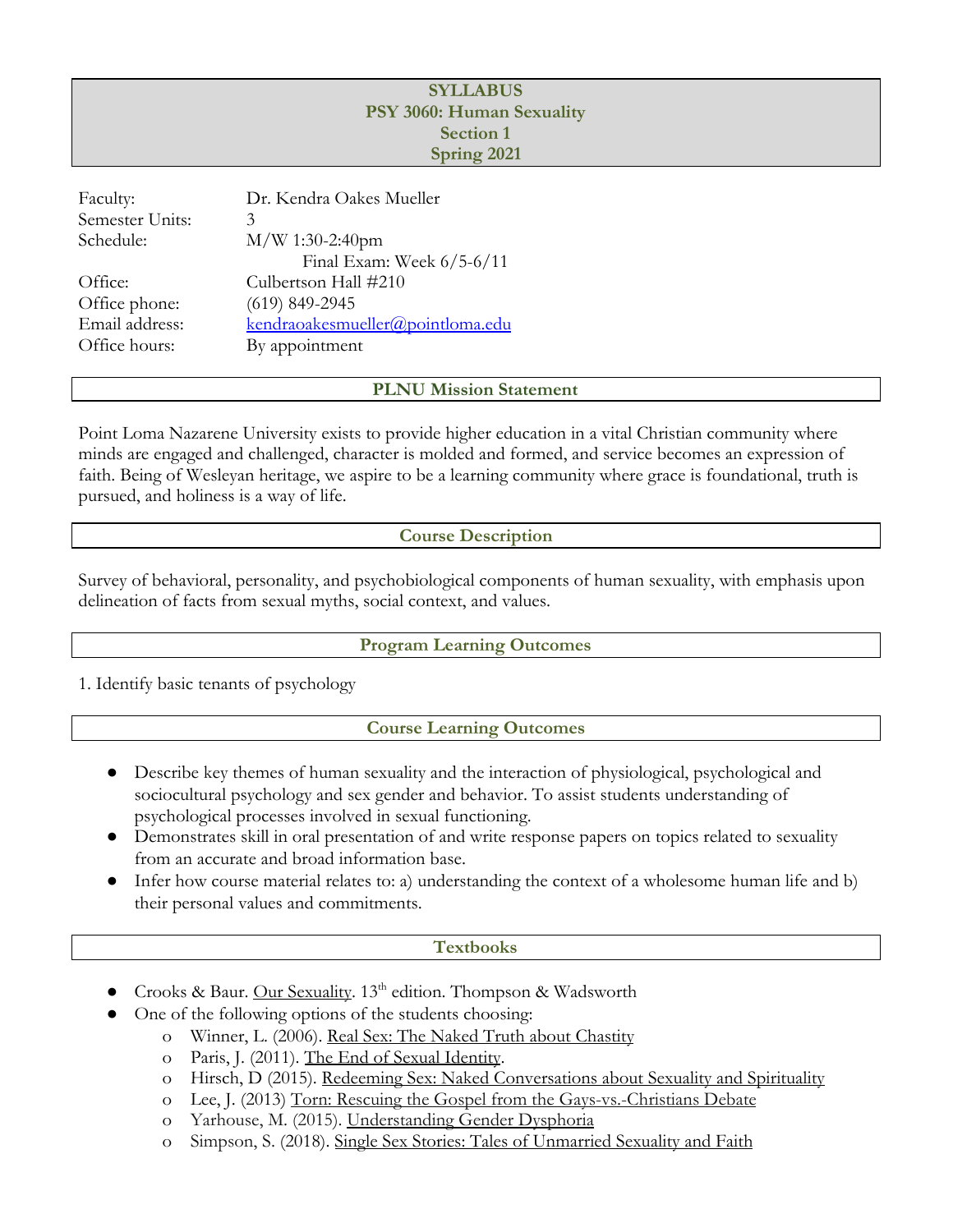### **Course Credit Hour Information**

In the interest of providing sufficient time to accomplish the stated Course Learning Outcomes, this class meets the PLNU credit hour policy for a 3 unit class delivered over 15 weeks. It is anticipated that students will spend a minimum of 37.5 participation hours per credit hour on their coursework. For this course, students will spend an estimated 115 total hours meeting the course learning outcomes. The time estimations are provided in the Canvas modules.

#### **Attendance**

Regular and punctual attendance at all **synchronous** class sessions is considered essential to optimum academic achievement. If the student is absent for more than 10 percent of class sessions (virtual or face-to-face), the faculty member will issue a written warning of de-enrollment. If the absences exceed 20 percent, the student may be de-enrolled without notice until the university drop date or, after that date, receive the appropriate grade for their work and participation. In some courses, a portion of the credit hour content will be delivered **asynchronously** and attendance will be determined by submitting the assignments by the posted due dates. See [Academic Policies](https://catalog.pointloma.edu/content.php?catoid=46&navoid=2650#Class_Attendance) in the Undergraduate Academic Catalog. If absences exceed these limits but are due to university excused health issues, an exception will be granted.

### I. **Grading**

A minimum of 50% is needed to pass the course. The final grade will be computed on the following basis:

| 1.          | $40\%$ Exams (5) (lowest exam will be dropped)                     |
|-------------|--------------------------------------------------------------------|
| 2.          | 25% Lecture response questions (lowest 3 scores will be dropped)   |
| 3.          | 10% Attendance and Participation (lowest 3 scores will be dropped) |
| 4.<br>$5\%$ | Quizzes                                                            |
| 5.          | 10% Book Review                                                    |
| 6.          | $10\%$ Final Exam                                                  |

Point Loma Nazarene University: Psychology Department, Academic Guides

### **DEPARTMENT FACULTY NORMAL CURVE GUIDES**

| Z Score          |           |          | Percentage Score |              |
|------------------|-----------|----------|------------------|--------------|
| А                | 1.33      | $\equiv$ | 93-100%          | Total points |
| $A-$             |           |          | 90-92%           |              |
| $B+$             | 0.67      | $B +$    | 88-89%           |              |
| B                | 0.33      | В        | 84-87%           |              |
| $B-$             |           | В -      | 80-83%           |              |
| $C+$             | $-0.33$   | C +      | 77-79%           |              |
|                  | $-1$      |          | 70-76%           |              |
| $rac{C}{C}$      | $-1.33$   |          | 65-69%           |              |
| $\overline{D+}$  | $-1.67$   | $D +$    | 62-64%           |              |
| D                | $-2$      |          | 55-61%           |              |
| $\overline{D}$ - | $-2.33$   |          | $50 - 54\%$      |              |
| F                | $< -2.33$ | F        | 49%              | or below     |

**Test Policies**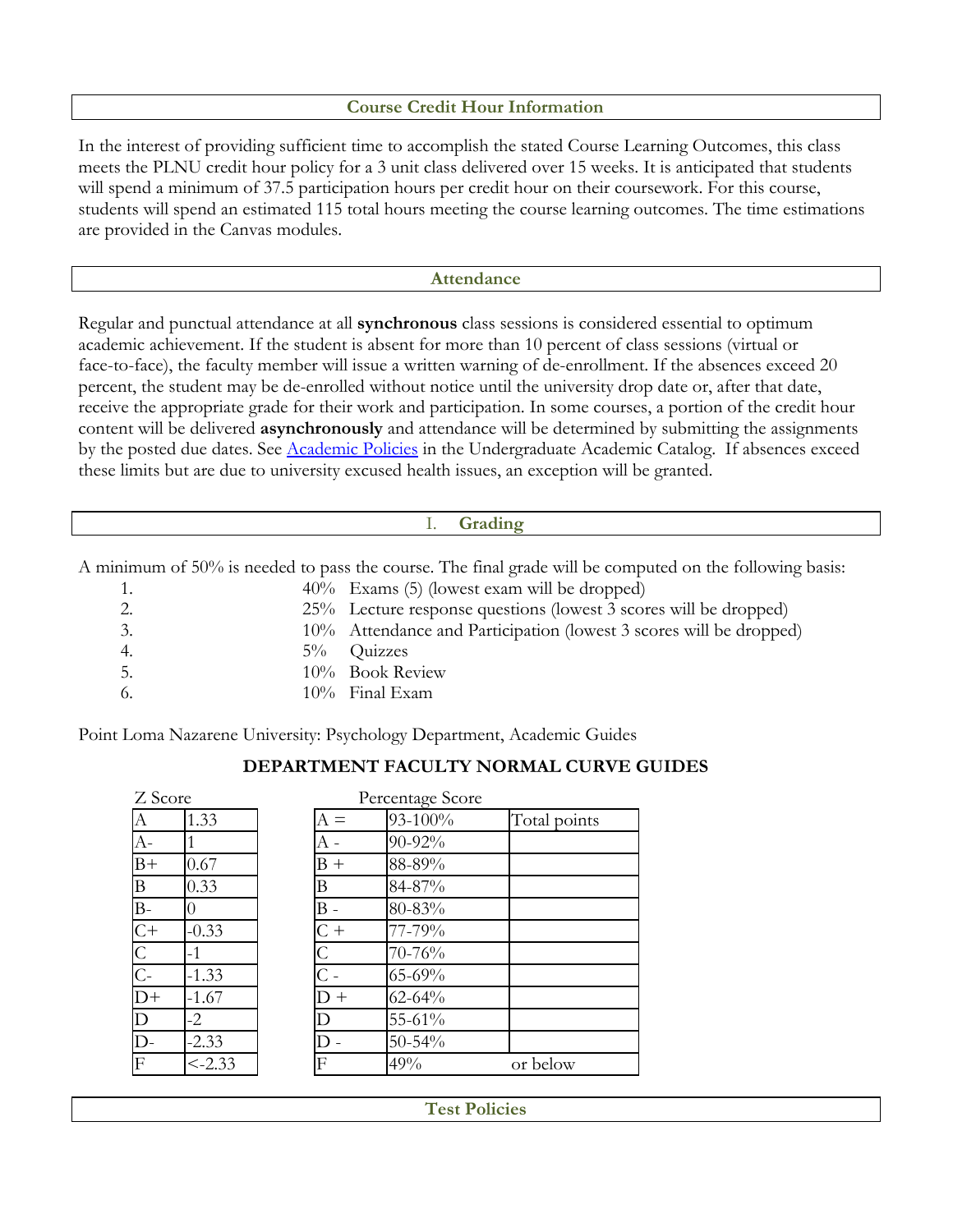If a student cannot take a test due to any circumstances the student needs to notify the professor prior to the examination (in person or by phone/email). Any missed exam will result in a **5% deduction** taken from the final grade of that exam (whether taken early or late).

### **Assignments**

## **Lecture Response Questions**

For each class period, you will have lecture content to view prior to class. With the links to the videos for the lecture content are response questions for you to answer. Some of the questions are listed in the assignment, while others are embedded within the videos themselves. You will be graded on a) whether you answered/addressed all of the questions asked, and b) level of effort/engagement displayed in your responses.

## **Book Review**

You will choose to read **one** of the books listed above in the course materials. You will complete a minimum 3-pg review of the book. This review should demonstrate that you have completed the reading, and communicate your personal thoughts on the issues addressed in the book. Your reflection paper should be typed, and double-spaced using **1 inch margins 12-point font size in Times New Roman** Papers will be submitted through canvas.

# **Online quizzes**

You will be given an online quiz for each chapter of the book which will be comprised of 5 questions pulled from a test bank. You can take the quizzes as many times as you would like, but each time the questions will be pulled randomly from the test bank. You highest score on a quiz will be kept as your final score.

| $\overline{\phantom{a}}$ |  |
|--------------------------|--|
|                          |  |
|                          |  |

Any missed or late assignments will result in a **5% deduction** taken from the final grade of that exam or assignment. These deductions occur one time for each exam or assignment and are not cumulative by length of time. All late or missed work must be turned in by the last week of class (**Friday by 11:59pm**), prior to final exams to receive credit.

# **State Authorization**

State authorization is a formal determination by a state that Point Loma Nazarene University is approved to conduct activities regulated by that state. In certain states outside California, Point Loma Nazarene University is not authorized to enroll online (distance education) students. If a student moves to another state after admission to the program and/or enrollment in an online course, continuation within the program and/or course will depend on whether Point Loma Nazarene University is authorized to offer distance education courses in that state. It is the student's responsibility to notify the institution of any change in his or her physical location. Refer to the map on **State Authorization** to view which states allow online (distance education) outside of California.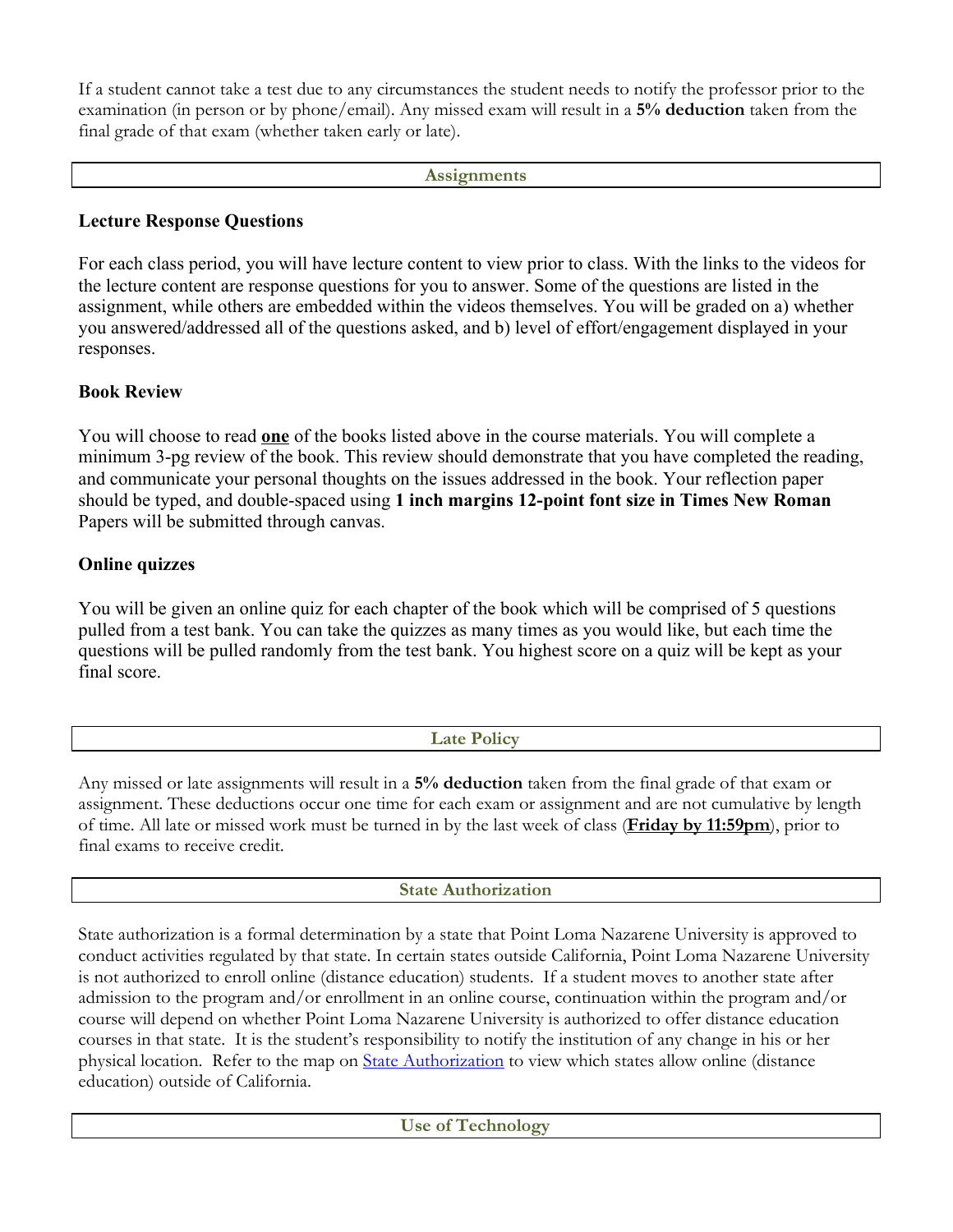In order to be successful in the online environment, you'll need to meet the minimum technology and system requirements; please refer to the *[Technology and System Requirements](https://help.pointloma.edu/TDClient/1808/Portal/KB/ArticleDet?ID=108349)* information. Additionally, students are required to have headphone speakers compatible with their computer available to use. If a student is in need of technological resources please contact [student-tech-request@pointloma.edu](mailto:student-tech-request@pointloma.edu).

Problems with technology do not relieve you of the responsibility of participating, turning in your assignments, or completing your class work.

### **Academic Accommodations**

While all students are expected to meet the minimum standards for completion of this course as established by the instructor, students with disabilities may require academic adjustments, modifications or auxiliary aids/services. At Point Loma Nazarene University (PLNU), these students are requested to register with the Disability Resource Center (DRC), located in the Bond Academic Center ([DRC@pointloma.edu](mailto:DRC@pointloma.edu) or 619-849-2486). The DRC's policies and procedures for assisting such students in the development of an appropriate academic adjustment plan (AP) allows PLNU to comply with Section 504 of the Rehabilitation Act and the Americans with Disabilities Act. Section 504 prohibits discrimination against students with special needs and guarantees all qualified students equal access to and benefits of PLNU programs and activities. After the student files the required documentation, the DRC, in conjunction with the student, will develop an AP to meet that student's specific learning needs. The DRC will thereafter email the student's AP to all faculty who teach courses in which the student is enrolled each semester. The AP must be implemented in all such courses.

If students do not wish to avail themselves of some or all of the elements of their AP in a particular course, it is the responsibility of those students to notify their professor in that course. PLNU highly recommends that DRC students speak with their professors during the first two weeks of each semester about the applicability of their AP in that particular course and/or if they do not desire to take advantage of some or all of the elements of their AP in that course.

### **Academic Dishonesty**

Students should demonstrate academic honesty by doing original work and by giving appropriate credit to the ideas of others. As stated in the university catalog, "Academic dishonesty is the act of presenting information, ideas, and/or concepts as one's own when in reality they are the results of another person's creativity and effort. Such acts include plagiarism, copying of class assignments, and copying or other fraudulent behavior on examinations. A faculty member who believes a situation involving academic dishonesty has been detected may assign a failing grade for a) that particular assignment or examination, and/or b) the course." See [Academic Policies](http://www.pointloma.edu/experience/academics/catalogs/undergraduate-catalog/point-loma-education/academic-policies) in the undergrad student catalog.

### **Copyright Policy**

Point Loma Nazarene University, as a non-profit educational institution, is entitled by law to use materials protected by the US Copyright Act for classroom education. Any use of those materials outside the class may violate the law.

### **FERPA Policy**

In compliance with federal law, neither PLNU student ID nor social security number should be used in publically posted grades or returned sets of assignments without student written permission. This class will meet the federal requirements by (each faculty member choose one strategy to use: distributing all grades and